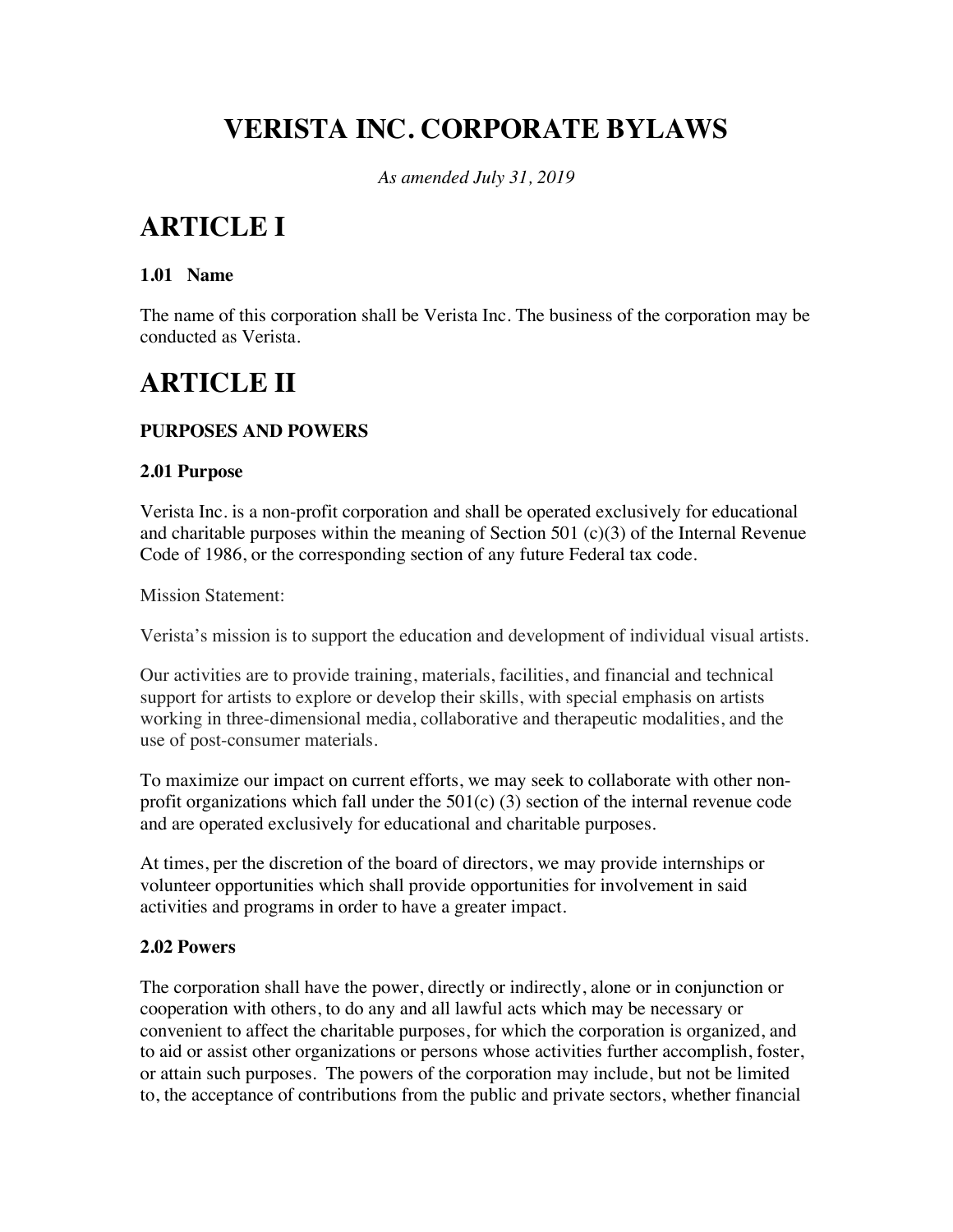or in-kind contributions.

#### **2.03 Nonprofit Status and Exempt Activities Limitation.**

**(a)** Nonprofit Legal Status**.** Verista Inc. is a Georgia non-profit corporation, operating in compliance with requirements of tax-exempt status under Section  $501(c)(3)$  of the United States Internal Revenue Code.

**(b)** Exempt Activities Limitation**.** Not withstanding any other provision of these Bylaws, no director, officer, employee, member, or representative of this corporation shall take any action or carry on any activity by or on behalf of the corporation not permitted to be taken or carried on by an organization exempt under Section  $501(c)(3)$  of the Internal Revenue Code as it now exists or may be amended, or by any organization contributions to which are deductible under Section  $170(c)(2)$  of such Code and Regulations as it now exists or may be amended. No part of the net earnings of the corporation shall inure to the benefit or be distributable to any director, officer, member, or other private person, except that the corporation shall be authorized and empowered to pay reasonable compensation for services rendered and to make payments and distributions in furtherance of the purposes set forth in the Articles of Incorporation and these Bylaws.

**(c)** Distribution Upon Dissolution**.** Upon termination or dissolution of Verista Inc., any assets lawfully available for distribution shall be distributed to one (1) or more qualifying organizations described in Section 501(c)(3) of the 1986 Internal Revenue Code (or described in any corresponding provision of any successor statute) which organization or organizations have a charitable purpose which, at least generally, includes a purpose similar to the terminating or dissolving corporation.

The organization to receive the assets of Verista Inc. hereunder shall be selected in the discretion of a majority of the managing body of the corporation, and if its members cannot so agree, then the recipient organization shall be selected pursuant to a verified petition in equity filed in a court of proper jurisdiction against Verista Inc., by one (1) or more of its managing body which verified petition shall contain such statements as reasonably indicate the applicability of this section. The court upon a finding that this section is applicable shall select the qualifying organization or organizations to receive the assets to be distributed, giving preference if practicable to organizations located within the State of Georgia.

In the event that the court shall find that this section is applicable but that there is no qualifying organization known to it which has a charitable purpose, which, at least generally, includes a purpose similar to Verista Inc., then the court shall direct the distribution of its assets lawfully available for distribution to the Treasurer of the State of Georgia to be added to the general fund.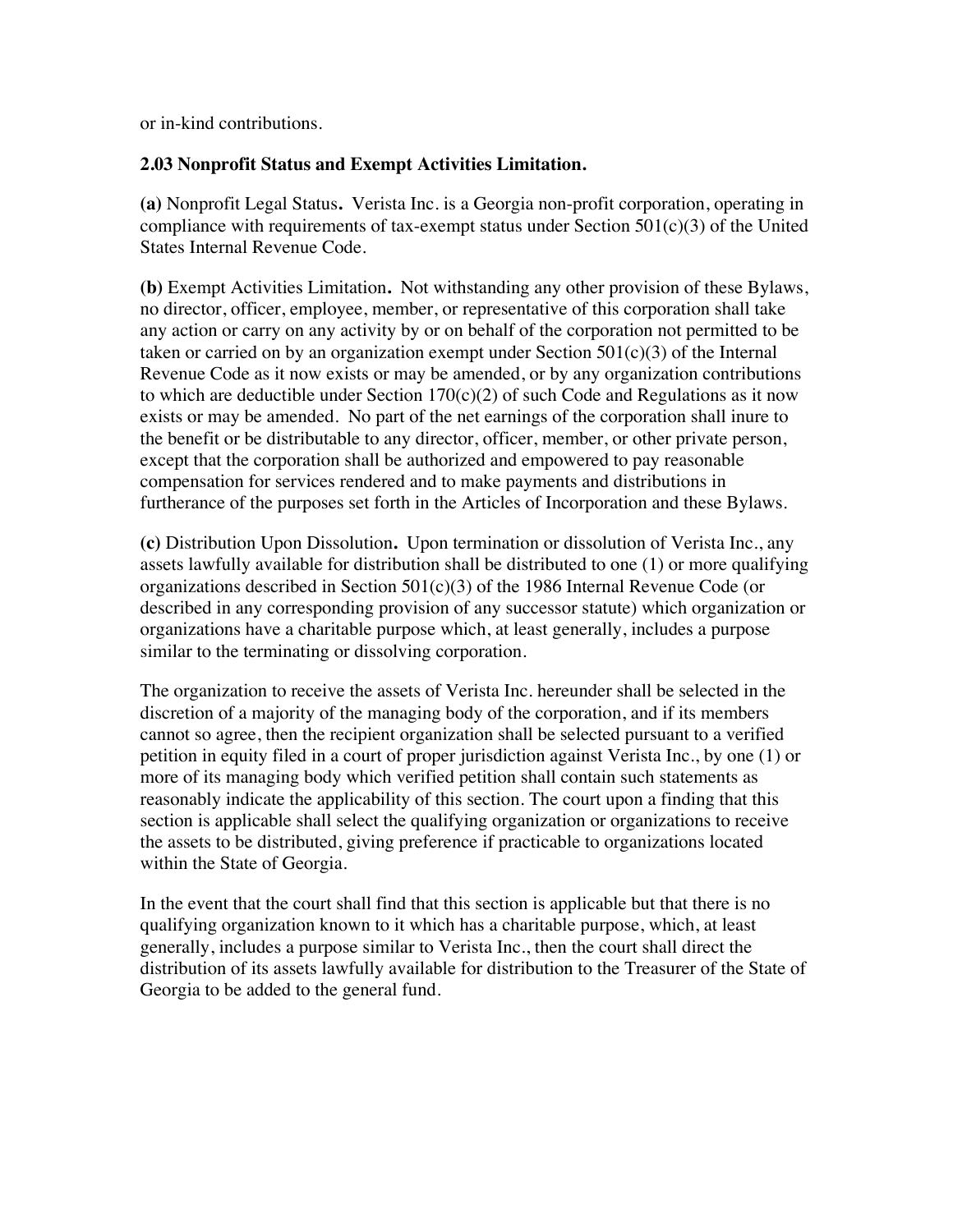# **ARTICLE III**

## **MEMBERSHIP**

#### **3.01 No Membership Classes**

The corporation shall have no members who have any right to vote or title or interest in or to the corporation, its properties and franchises.

## **3.02 Non-Voting Affiliates**

The board of directors may approve classes of non-voting affiliates with rights, privileges, and obligations established by the board. Affiliates may be individuals, businesses, and other organizations that seek to support the mission of the corporation. The board, a designated committee of the board, or any duly elected officer in accordance with board policy, shall have authority to admit any individual or organization as an affiliate, to recognize representatives of affiliates, and to make determinations as to affiliates' rights, privileges, and obligations. At no time shall affiliate information be shared with or sold to other organizations or groups without the affiliate's consent. At the discretion of the board of directors, affiliates may be given endorsement, recognition and media coverage at fundraising activities, clinics, other events or at the corporation website. Affiliates have no voting rights and are not members of the corporation.

## **3.03 Dues**

Any dues for affiliates shall be determined by the board of directors.

# **ARTICLE IV**

## **BOARD OF DIRECTORS**

## **4.01 Number of Directors**

Verista Inc. shall have a board of directors consisting of at least three (3) and no more than 15 directors. Within these limits, the board may increase or decrease the number of directors serving on the board, including for the purpose of staggering the terms of directors.

## **4.02 Powers**

All corporate powers shall be exercised by or under the authority of the board and the affairs of Verista Inc. shall be managed under the direction of the board, except as otherwise provided by law.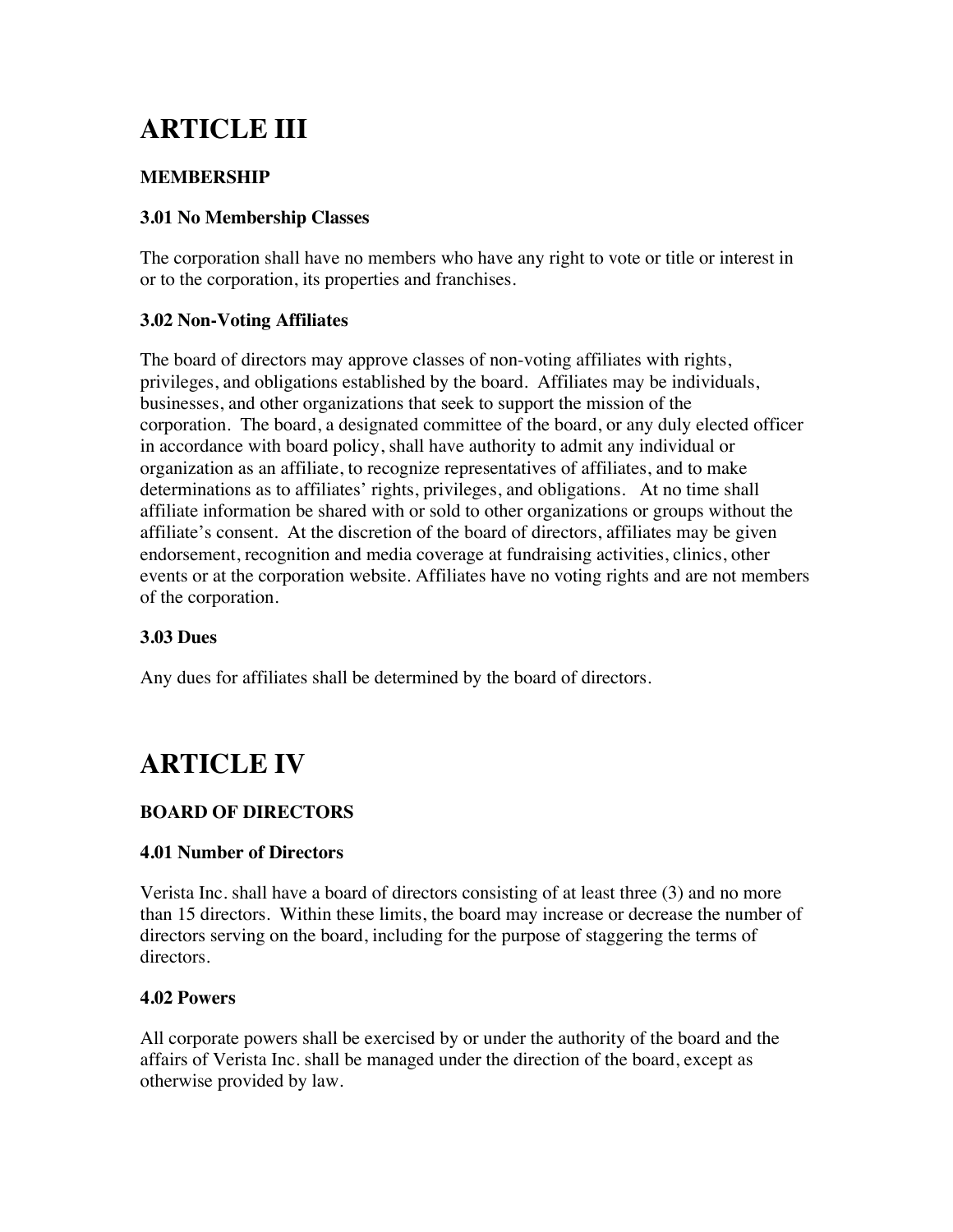#### **4.03 Terms**

**(a)** All directors shall be elected to serve a three-year term, however the term may be extended until a successor has been elected.

**(b)** Director terms shall be staggered so that approximately half the number of directors will end their terms in any given year.

**(c)** Directors may serve terms in succession.

**(d)** The term of office shall be considered to begin January 1 and end December 31 of the third year in office, unless the term is extended until such time as a successor has been elected.

#### **4.04 Qualifications and Election of Directors**

In order to be eligible to serve as a director on the board of directors, the individual must be 18 years of age and an affiliate within affiliate classifications created by the board of directors. Directors may be elected at any board meeting by the majority vote of the existing board of directors. The election of directors to replace those who have fulfilled their term of office shall take place no later than February 28 of each year.

#### **4.05 Vacancies**

The board of directors may fill vacancies due to the expiration of a director's term of office, resignation, death, or removal of a director or may appoint new directors to fill a previously unfilled board position, subject to the maximum number of directors under these Bylaws.

**(a)** Unexpected Vacancies. Vacancies in the board of directors due to resignation, death, or removal shall be filled by the board for the balance of the term of the director being replaced.

## **4.06 Removal of Directors**

A director may be removed by two-thirds vote of the board of directors then in office, if:

**(a)** the director is absent and unexcused from two or more meetings of the board of directors in a twelve-month period. The board president is empowered to excuse directors from attendance for a reason deemed adequate by the board president. The president shall not have the power to excuse him/herself from the board meeting attendance and in that case, the board vice president shall excuse the president. Or:

**(b)** for cause or no cause, if before any meeting of the board at which a vote on removal will be made the director in question is given electronic or written notification of the board's intention to discuss her/his case and is given the opportunity to be heard at a meeting of the board.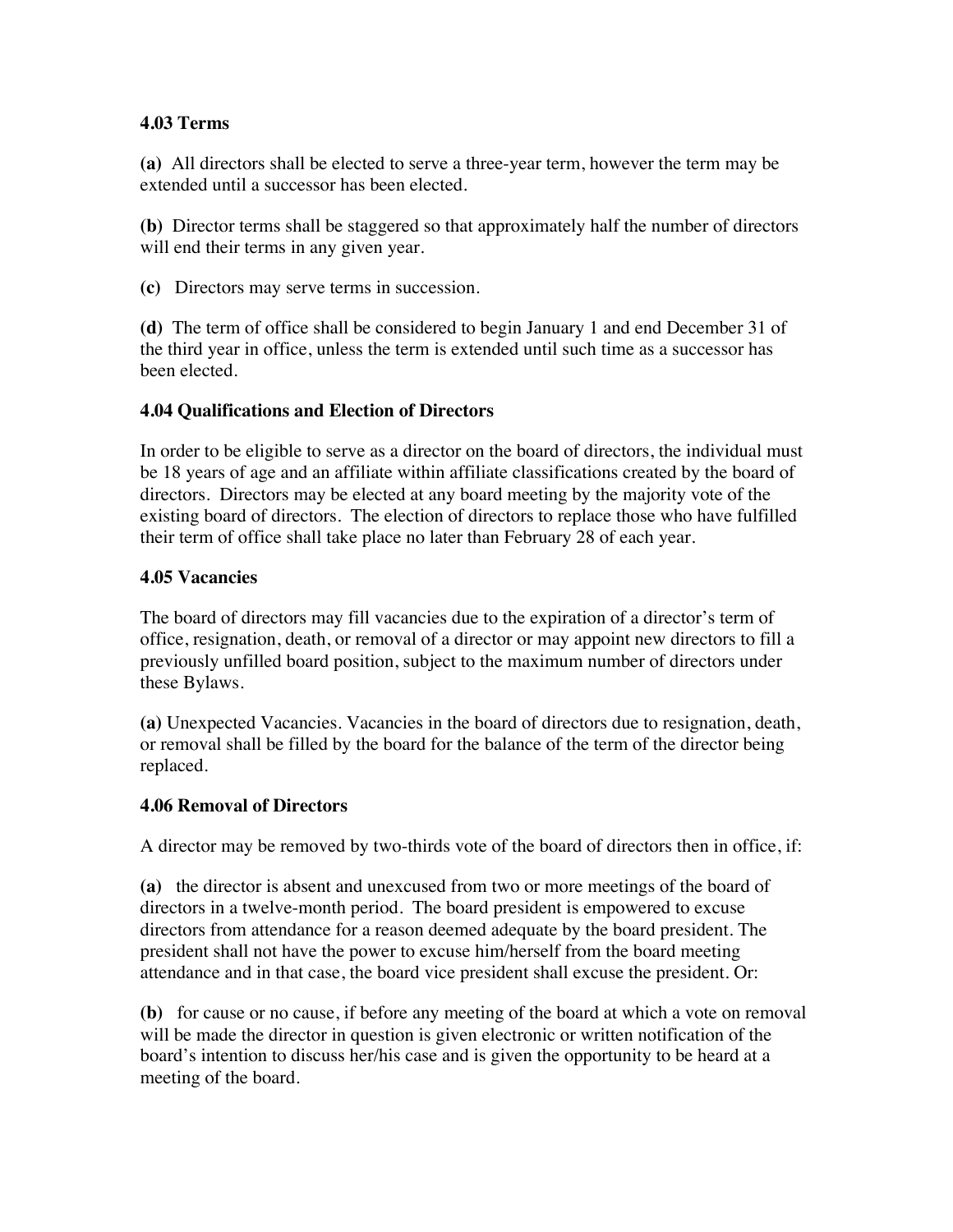#### **4.07 Board of Directors Meetings.**

**(a)** Regular Meetings. The board of directors shall have a minimum of four (4) regular meetings each calendar year at times and places fixed by the board. Board meetings shall be held upon four (4) days notice by first-class mail, electronic mail, or facsimile transmission or forty-eight (48) hours notice delivered personally or by telephone. If sent by mail, facsimile transmission, or electronic mail, the notice shall be deemed to be delivered upon its deposit in the mail or transmission system. Notice of meetings shall specify the place, day, and hour of meeting. The purpose of the meeting need not be specified.

**(b)** Special Meetings. Special meetings of the board may be called by the president, vice president, secretary, treasurer, or any two (2) other directors of the board of directors. A special meeting must be preceded by at least 2 days notice to each director of the date, time, and place, but not the purpose, of the meeting.

**(c)** Waiver of Notice. Any director may waive notice of any meeting, in accordance with Georgia law.

#### **4.08 Manner of Acting**.

**(a)** Quorum. A majority of the directors in office immediately before a meeting shall constitute a quorum for the transaction of business at that meeting of the board. No business shall be considered by the board at any meeting at which a quorum is not present.

**(b)** Majority Vote. Except as otherwise required by law or by the articles of incorporation, the act of the majority of the directors present at a meeting at which a quorum is present shall be the act of the board.

**(C)** Hung Board Decisions. On the occasion that directors of the board are unable to make a decision based on a tied number of votes, the president or treasurer in the order of presence shall have the power to swing the vote based on his/her discretion.

**(d)** Participation. Except as required otherwise by law, the Articles of Incorporation, or these Bylaws, directors may participate in a regular or special meeting through the use of any means of communication by which all directors participating may simultaneously hear each other during the meeting, including in person, internet video meeting or by telephonic conference call.

#### **4.09 Compensation for Board Service**

Directors shall receive no compensation for carrying out their duties as directors. The board may adopt policies providing for reasonable reimbursement of directors for expenses incurred in conjunction with carrying out board responsibilities, such as travel expenses to attend board meetings.

#### **4.10 Compensation for Professional Services by Directors**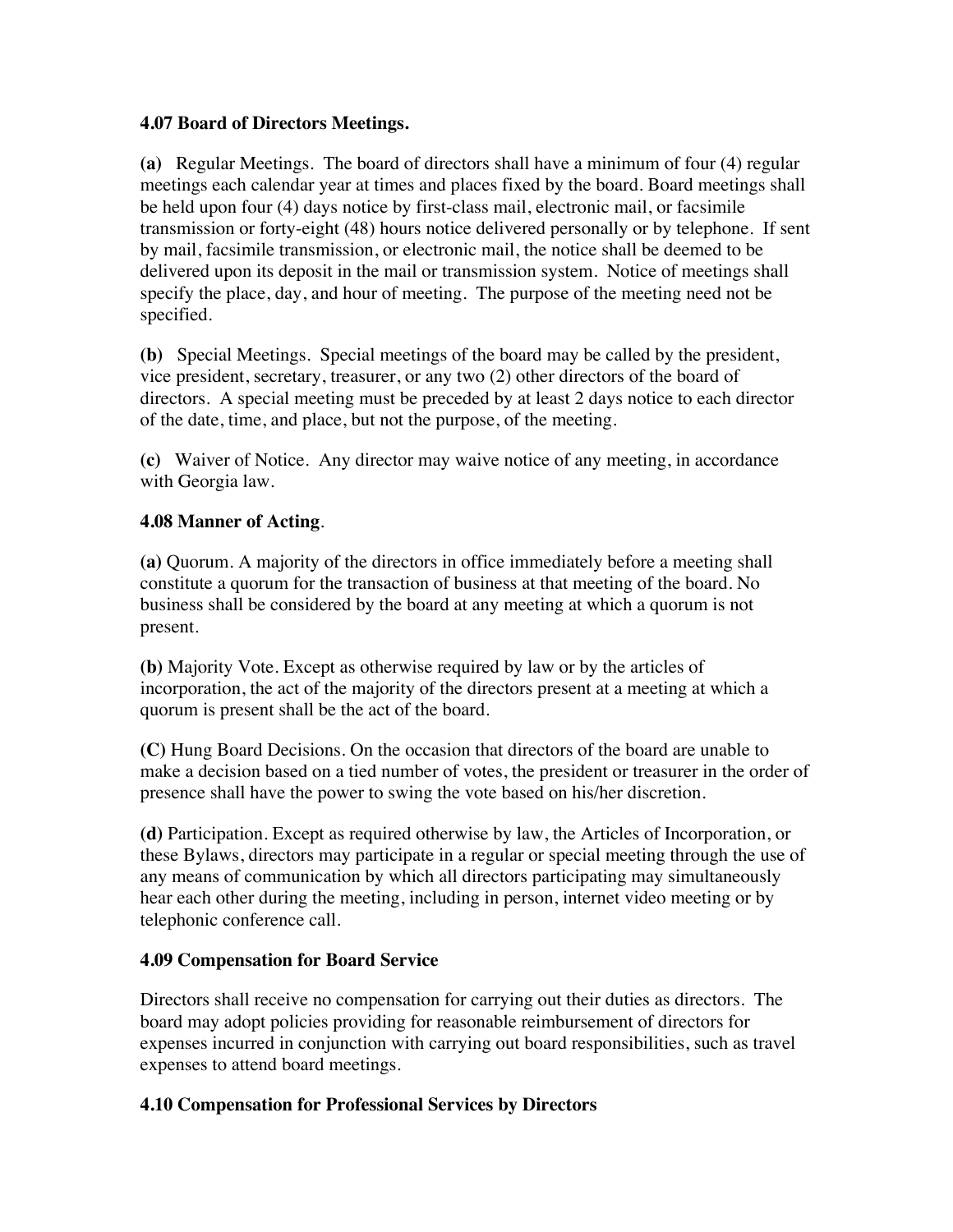Directors are not restricted from being remunerated for professional services provided to the corporation. Such remuneration shall be reasonable and fair to the corporation and must be reviewed and approved in accordance with the board Conflict of Interest policy and state law.

# **ARTICLE V**

## **COMMITTEES**

## **5.01 Committees**

The board of directors may, by the resolution adopted by a majority of the directors then in office, designate one or more committees, each consisting of two or more directors, to serve at the pleasure of the board. Any committee, to the extent provided in the resolution of the board, shall have all the authority of the board, except that no committee, regardless of board resolution, may:

**(a)** take any final action on matters which also requires board members' approval or approval of a majority of all members;

**(b)** fill vacancies on the board of directors of in any committee which has the authority of the board;

**(c)** amend or repeal Bylaws or adopt new Bylaws;

**(d)** amend or repeal any resolution of the board of directors which by its express terms is not so amendable or repealable;

**(e)** appoint any other committees of the board of directors or the members of these committees;

**(f)** expend corporate funds to support a nominee for director; or

**(g)** approve any transaction;

(i) to which the corporation is a party and one or more directors have a material financial interest; or

(ii) between the corporation and one or more of its directors or between the corporation or any person in which one or more of its directors have a material financial interest.

## **5.2 Meetings and Action of Committees**

Meetings and action of the committees shall be governed by and held and taken in accordance with, the provisions of Article IV of these Bylaws concerning meetings of the directors, with such changes in the context of those Bylaws as are necessary to substitute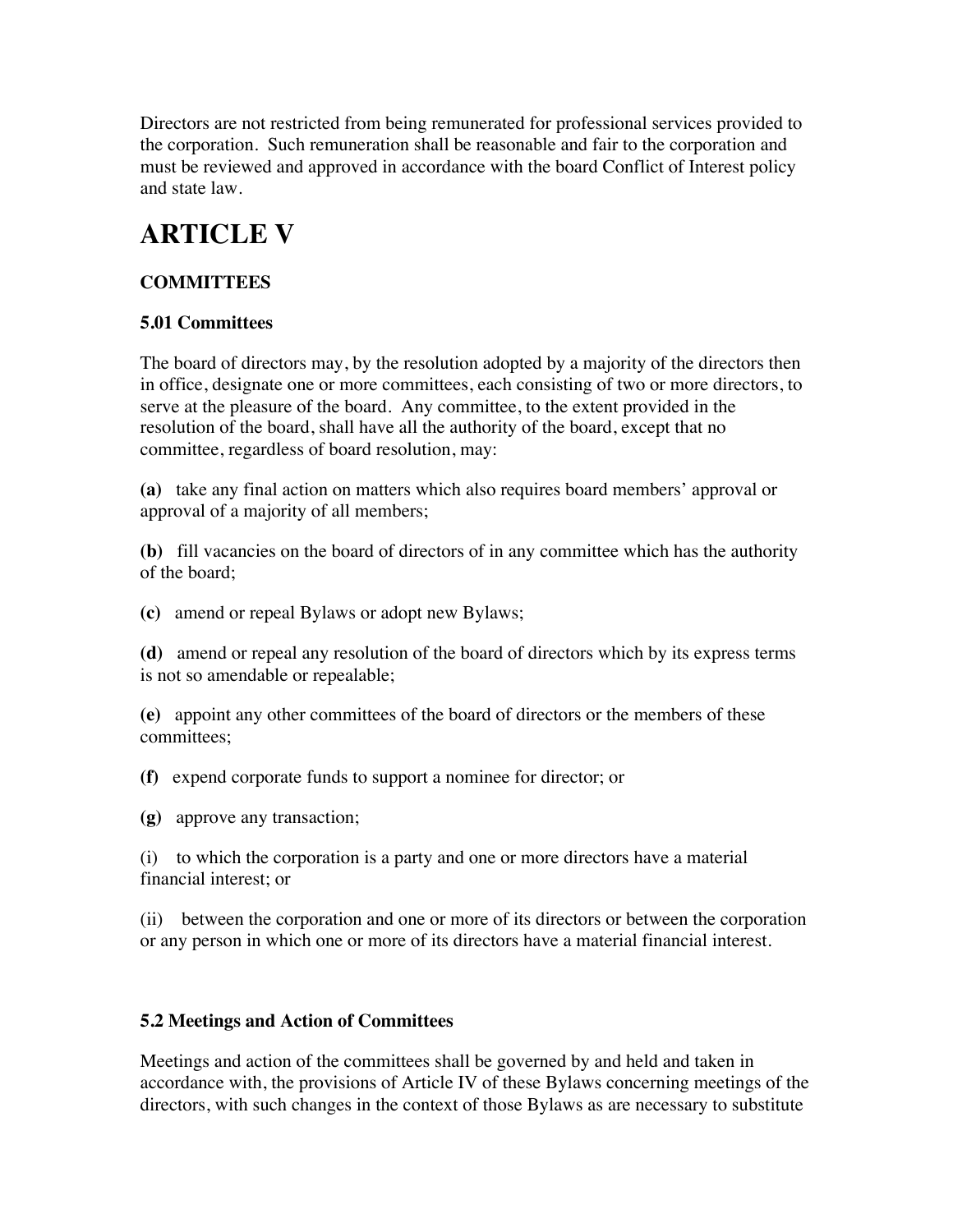the committee and its members for the board of directors and its members, except that the time for regular meetings of committees may be determined either by resolution of the board of directors or by resolution of the committee. Special meetings of the committee may also be called by resolution of the board of directors. Notice of special meetings of committees shall also be given to any and all alternate members, who shall have the right to attend all meetings of the committee. Minutes shall be kept of each meeting of any committee and shall be filed with the corporate records. The board of directors may adopt rules for the governing of the committee not inconsistent with the provision of these Bylaws.

## **5.3 Informal Action By The Board of Directors**

Any action required or permitted to be taken by the board of directors at a meeting may be taken without a meeting if consent in writing, setting forth the action so taken, shall be agreed by the consensus of a quorum. For purposes of this section an e-mail transmission from an e-mail address on record constitutes a valid writing. The intent of this provision is to allow the board of directors to use email to approve actions, as long as a quorum of board members gives consent.

# **ARTICLE VI**

## **OFFICERS**

## **6.01 Board Officers**

The officers of the corporation shall be a board president, vice-president, secretary, and treasurer, all of whom shall be chosen by, and serve at the pleasure of, the board of directors. Each board officer shall have the authority and shall perform the duties set forth in these Bylaws or by resolution of the board or by direction of an officer authorized by the board to prescribe the duties and authority of other officers. The board may also appoint additional vice-presidents and such other officers as it deems expedient for the proper conduct of the business of the corporation**,** each of whom shall have such authority and shall perform such duties as the board of directors may determine. One person may hold two or more board offices, but no board officer may act in more than one capacity where action of two or more officers is required.

## **6.02 Term of Office**

Each officer shall serve a one-year term of office. Unless unanimously elected by the board at the end of his/her three (3) terms or to fill a vacancy in an officer position, each board officer's term of office shall begin upon the adjournment of the board meeting at which elected and shall end upon the adjournment of the board meeting during which a successor is elected.

## **6.03 Removal and Resignation**

The board of directors may remove an officer at any time, with or without cause. Any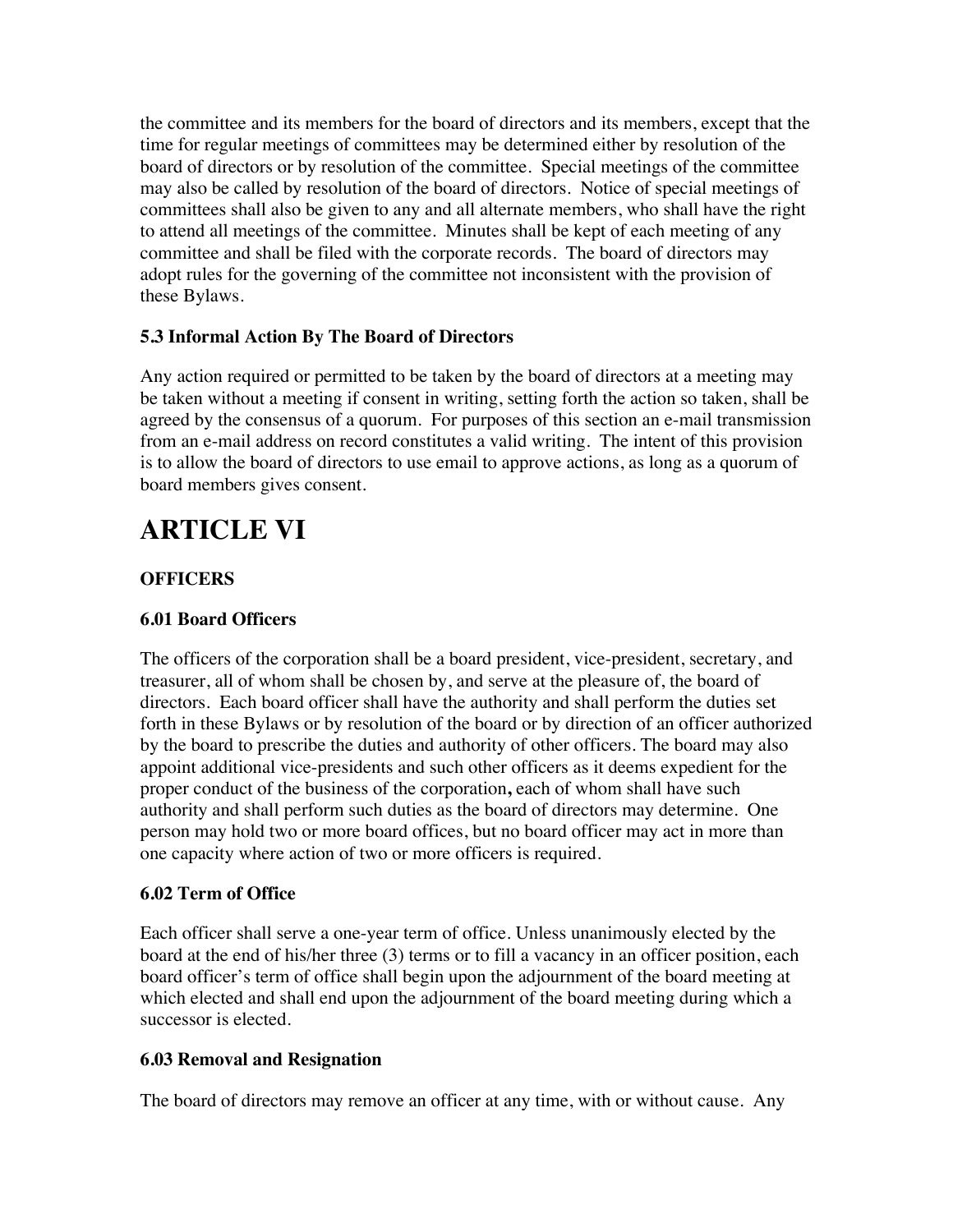officer may resign at any time by giving written notice to the corporation without prejudice to the rights, if any, of the corporation under any contract to which the officer is a party. Any resignation shall take effect at the date of the receipt of the notice or at any later time specified in the notice, unless otherwise specified in the notice. The acceptance of the resignation shall not be necessary to make it effective.

#### **6.04 Board President**

The board president shall be the chief volunteer officer of the corporation. The board president shall lead the board of directors in performing its duties and responsibilities, including, if present, presiding at all meetings of the board of directors, and shall perform all other duties incident to the office or properly required by the board of directors.

#### **6.05 Vice President**

In the absence or disability of the board president, the ranking vice-president or vicepresident designated by the board of directors shall perform the duties of the board president. When so acting, the vice-president shall have all the powers of and be subject to all the restrictions upon the board president. The vice-president shall have such other powers and perform such other duties prescribed for them by the board of directors or the board president. The vice-president shall normally accede to the office of board president upon the completion of the board president's term of office**.**

#### **6.06 Secretary**

The secretary shall keep or cause to be kept a book of minutes of all meetings and actions of directors and committees of directors. The minutes of each meeting shall state the time and place that it was held and such other information as shall be necessary to determine the actions taken and whether the meeting was held in accordance with the law and these Bylaws. The secretary shall cause notice to be given of all meetings of directors and committees as required by the Bylaws. The secretary shall have such other powers and perform such other duties as may be prescribed by the board of directors or the board president**.** The secretary may appoint, with approval of the board, a director to assist in performance of all or part of the duties of the secretary.

#### **6.07 Treasurer**

The treasurer shall be the lead director for oversight of the financial condition and affairs of the corporation. The treasurer shall oversee and keep the board informed of the financial condition of the corporation and of audit or financial review results. In conjunction with other directors or officers, the treasurer shall oversee budget preparation and shall ensure that appropriate financial reports, including an account of major transactions and the financial condition of the corporation, are made available to the board of directors on a timely basis or as may be required by the board of directors. The treasurer shall perform all duties properly required by the board of directors or the board president. The treasurer may appoint, with approval of the board a qualified fiscal agent or member of the staff to assist in performance of all or part of the duties of the treasurer.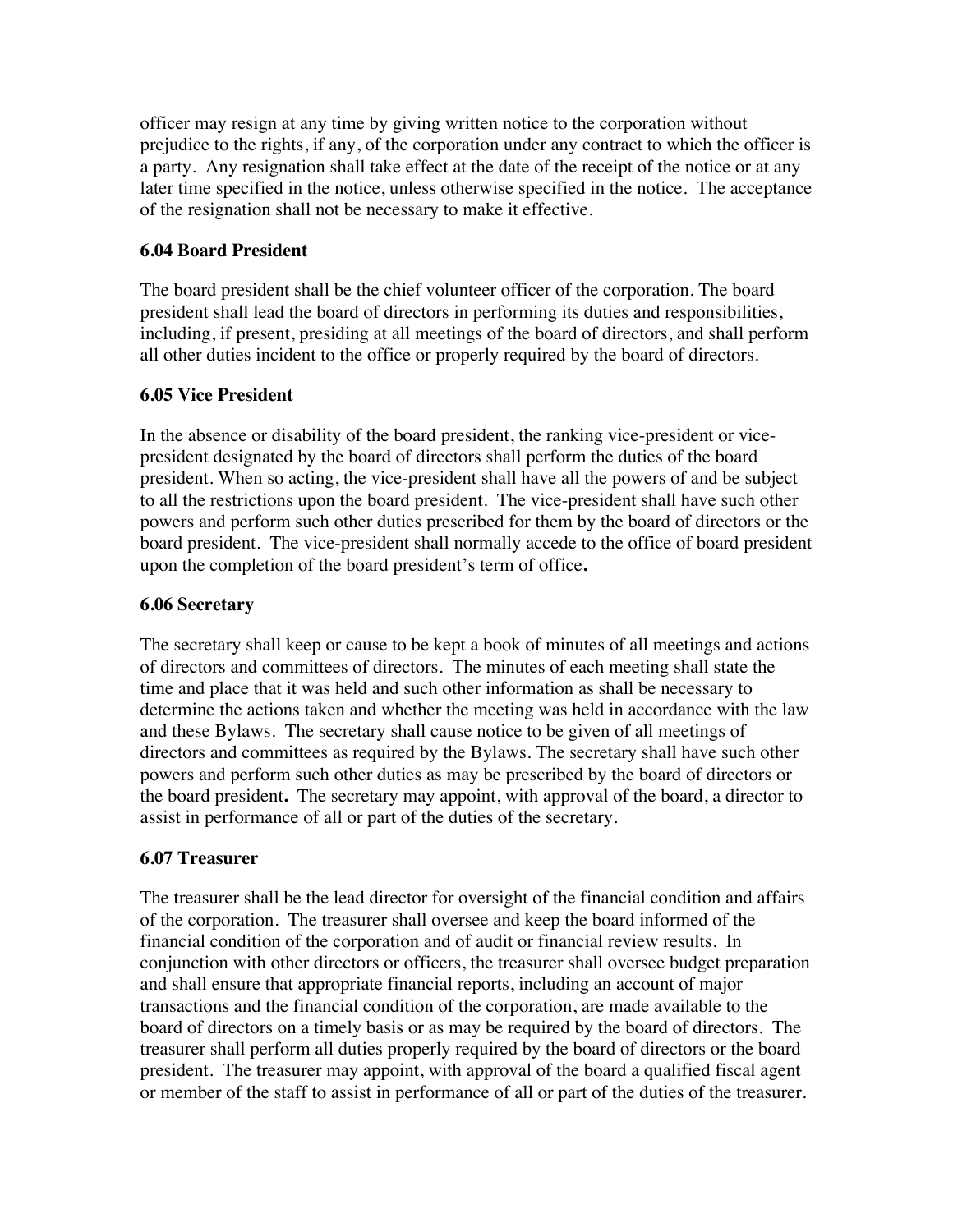#### **6.08 Non-Director Officers**

The board of directors may designate additional officer positions of the corporation and may appoint and assign duties to other non-director officers of the corporation.

## **ARTICLE VII**

## **CONTRACTS, CHECKS, LOANS, INDEMNIFICATION AND RELATED MATTERS**

## **7.01 Contracts and other Writings**

Except as otherwise provided by resolution of the board or board policy, all contracts, deeds, leases, mortgages, grants, and other agreements of the corporation shall be executed on its behalf by the treasurer or other persons to whom the corporation has delegated authority to execute such documents in accordance with policies approved by the board.

## **7.02 Checks, Drafts**

All checks, drafts, or other orders for payment of money, notes, or other evidence of indebtedness issued in the name of the corporation, shall be signed by such officer or officers, agent or agents, of the corporation and in such manner as shall from time to time be determined by resolution of the board.

## **7.03 Deposits**

All funds of the corporation not otherwise employed shall be deposited from time to time to the credit of the corporation in such banks, trust companies, or other depository as the board or a designated committee of the board may select.

## **7.04 Loans**

No loans shall be contracted on behalf of the corporation and no evidence of indebtedness shall be issued in its name unless authorized by resolution of the board. Such authority may be general or confined to specific instances.

## **7.05 Indemnification**

**(a)** Mandatory Indemnification. The corporation shall indemnify a director or former director, who was wholly successful, on the merits or otherwise, in the defense of any proceeding to which he or she was a party because he or she is or was a director of the corporation against reasonable expenses incurred by him or her in connection with the proceedings.

**(b)** Permissible Indemnification. The corporation shall indemnify a director or former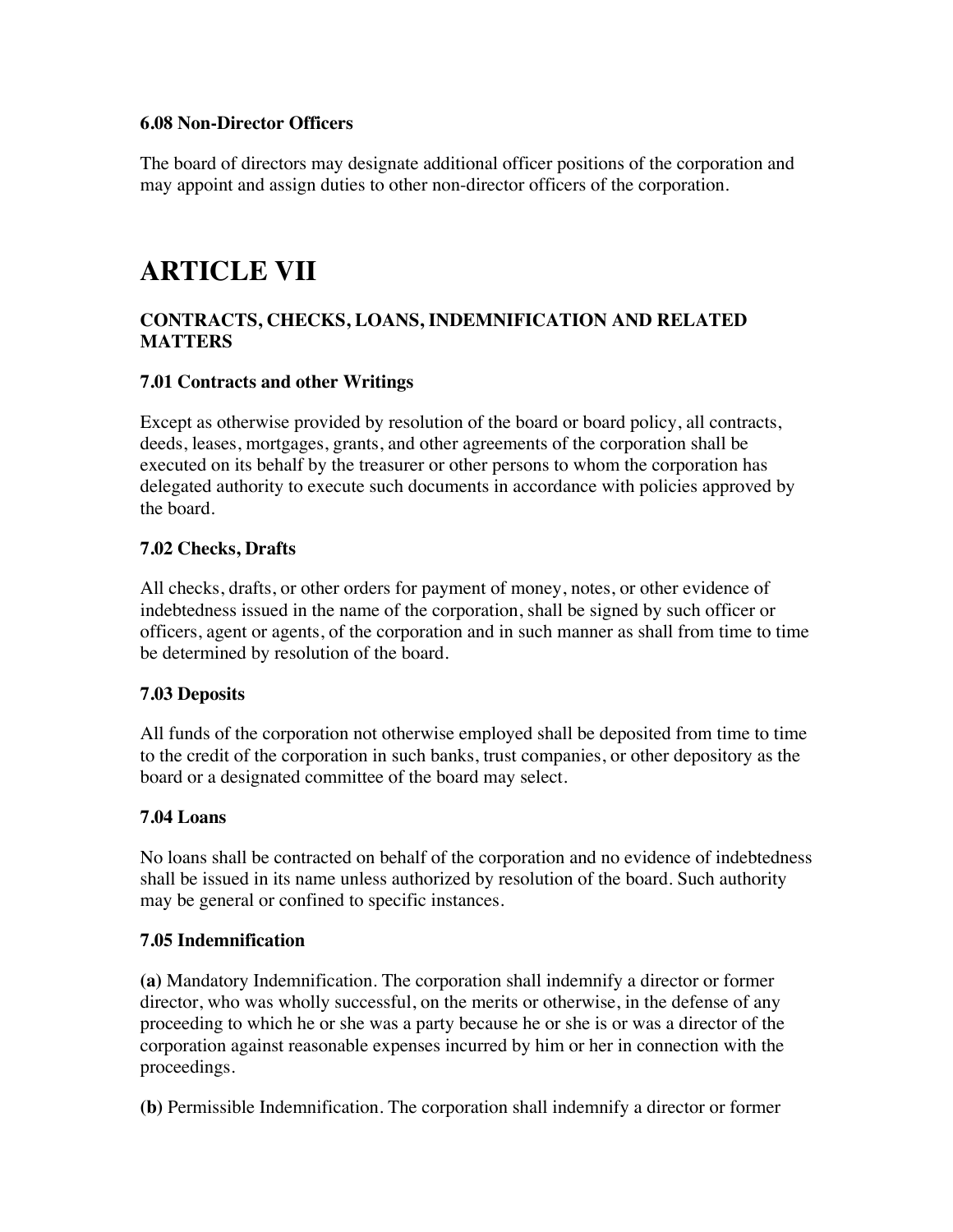director made a party to a proceeding because he or she is or was a director of the corporation, against liability incurred in the proceeding, if the determination to indemnify him or her has been made in the manner prescribed by the law and payment has been authorized in the manner prescribed by law.

**(c)** Advance for Expenses. Expenses incurred in defending a civil or criminal action, suit or proceeding may be paid by the corporation in advance of the final disposition of such action, suit or proceeding, as authorized by the board of directors in the specific case, upon receipt of (I) a written affirmation from the director, officer, employee or agent of his or her good faith belief that he or she is entitled to indemnification as authorized in this article, and (II) an undertaking by or on behalf of the director, officer, employee or agent to repay such amount, unless it shall ultimately be determined that he or she is entitled to be indemnified by the corporation in these Bylaws.

**(d)** Indemnification of Officers, Agents and Employees. An officer of the corporation who is not a director is entitled to mandatory indemnification under this article to the same extent as a director. The corporation may also indemnify and advance expenses to an employee or agent of the corporation who is not a director, consistent with Montana Law and public policy, provided that such indemnification, and the scope of such indemnification, is set forth by the general or specific action of the board or by contract.

# **ARTICLE VIII**

## **MISCELLANEOUS**

## **8.01 Books and Records**

The corporation shall keep correct and complete books and records of account and shall keep minutes of the proceedings of all meetings of its board of directors, a record of all actions taken by board of directors without a meeting, and a record of all actions taken by committees of the board. In addition, the corporation shall keep a copy of the corporation's Articles of Incorporation and Bylaws as amended to date.

#### **8.02 Fiscal Year**

The fiscal year of the corporation shall be from January 1 to December 31 of each year.

## **8.03 Conflict of Interest**

The board shall adopt and periodically review a conflict of interest policy to protect the corporation's interest when it is contemplating any transaction or arrangement which may benefit any director, officer, employee, affiliate, or member of a committee with boarddelegated powers.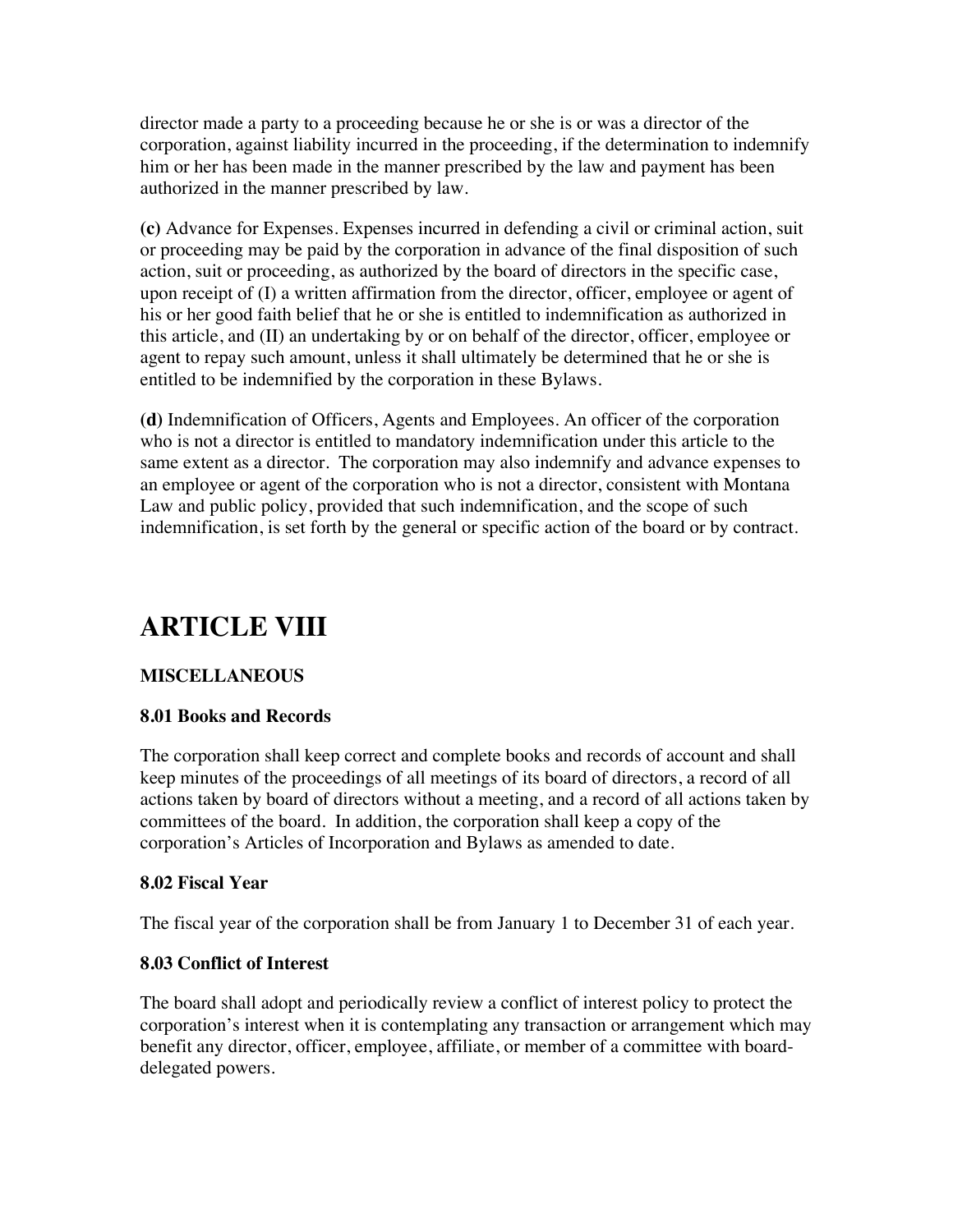#### **8.04 Nondiscrimination Policy**

The officers, directors, committee members, employees, and persons served by this corporation shall be selected entirely on a nondiscriminatory basis with respect to age, sex, race, religion, national origin, and sexual orientation. It is the policy of Verista Inc. not to discriminate on the basis of race, creed, ancestry, marital status, gender, sexual orientation, age, physical disability, veteran's status, political service or affiliation, color, religion, or national origin.

## **8.05 Bylaw Amendment**

These Bylaws may be amended, altered, repealed, or restated by a vote of the majority of the board of directors then in office at a meeting of the Board, provided, however,

**(a)** that no amendment shall be made to these Bylaws which would cause the corporation to cease to qualify as an exempt corporation under Section 501 (c)(3) of the Internal Revenue Code of 1986, or the corresponding section of any future Federal tax code; and,

**(b)** that an amendment does not affect the voting rights of directors. An amendment that does affect the voting rights of directors further requires ratification by a two-thirds vote of a quorum of directors at a Board meeting.

**(c)** that all amendments be consistent with the Articles of Incorporation.

# **ARTICLE IX**

## **COUNTERTERRORISM AND DUE DILIGENCE POLICY**

In furtherance of its exemption by contributions to other organizations, domestic or foreign, Verista Inc. shall stipulate how the funds will be used and shall require the recipient to provide the corporation with detailed records and financial proof of how the funds were utilized.

Although adherence and compliance with the US Department of the Treasury's publication the "Voluntary Best Practice for US. Based Charities" is not mandatory, Verista Inc. willfully and voluntarily recognizes and puts to practice these guidelines and suggestions to reduce, develop, re-evaluate and strengthen a risk-based approach to guard against the threat of diversion of charitable funds or exploitation of charitable activity by terrorist organizations and their support networks.

Verista Inc. shall also comply and put into practice the federal guidelines, suggestion, laws and limitation set forth by pre-existing U.S. legal requirements related to combating terrorist financing, which include, but are not limited to, various sanctions programs administered by the Office of Foreign Assets Control (OFAC) in regard to its foreign activities.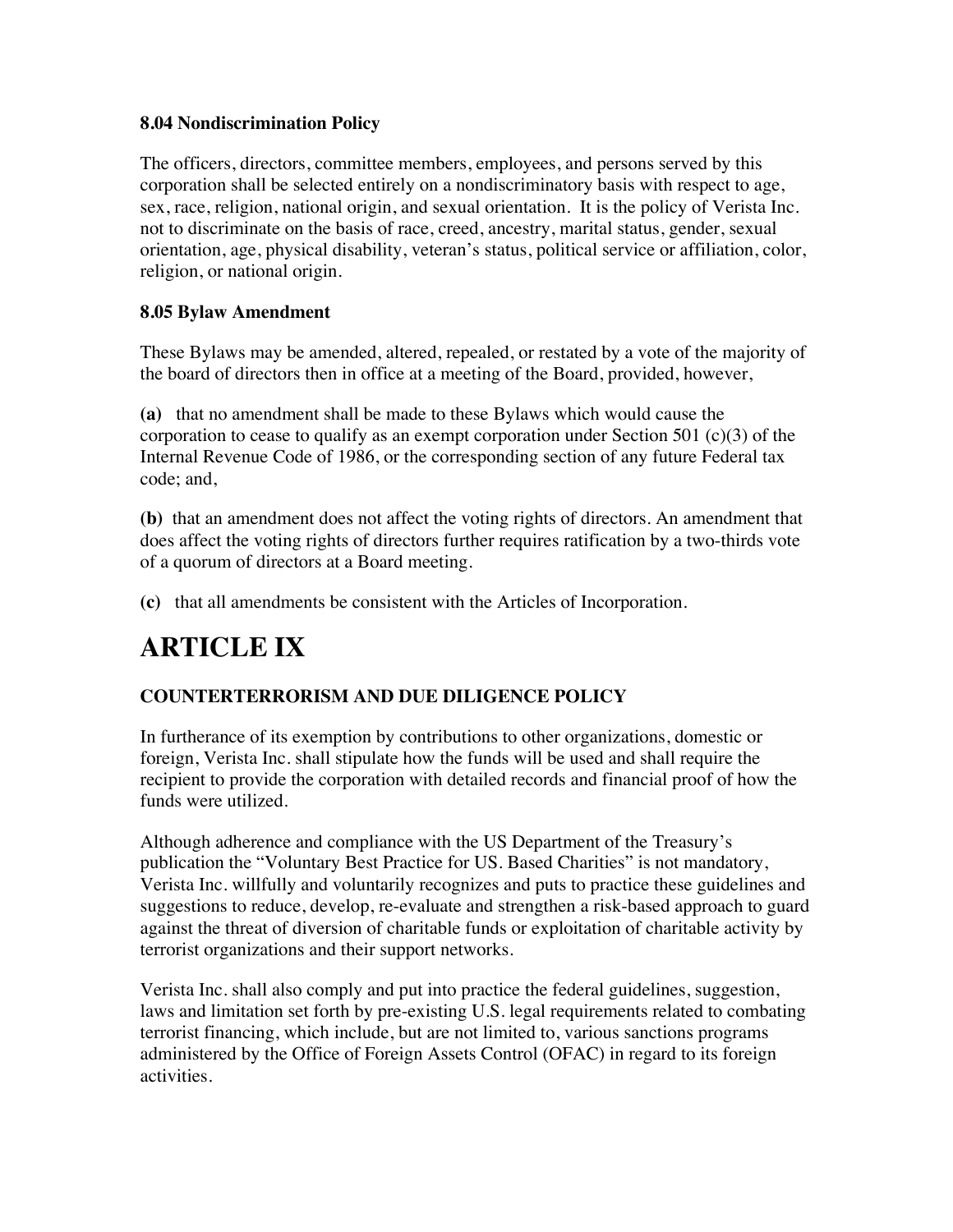# **ARTICLE X**

## **DOCUMENT RETENTION POLICY**

#### **10.01 Purpose**

The purpose of this document retention policy is establishing standards for document integrity, retention, and destruction and to promote the proper treatment of Verista Inc. records.

#### **10.02 Policy**

Section 1. General Guidelines. Records should not be kept if they are no longer needed for the operation of the business or required by law. Unnecessary records should be eliminated from the files. The cost of maintaining records is an expense which can grow unreasonably if good housekeeping is not performed. A mass of records also makes it more difficult to find pertinent records.

From time to time, Verista Inc. may establish retention or destruction policies or schedules for specific categories of records in order to ensure legal compliance, and also to accomplish other objectives, such as preserving intellectual property and cost management. Several categories of documents that warrant special consideration are identified below. While minimum retention periods are established, the retention of the documents identified below and of documents not included in the identified categories should be determined primarily by the application of the general guidelines affecting document retention, as well as the exception for litigation relevant documents and any other pertinent factors.

Section 2. Exception for Litigation Relevant Documents. Verista Inc. expects all officers, directors, and employees to comply fully with any published records retention or destruction policies and schedules, provided that all officers, directors, and employees should note the following general exception to any stated destruction schedule: If you believe, or the Verista Inc. informs you, that corporate records are relevant to litigation, or potential litigation (i.e. a dispute that could result in litigation), then you must preserve those records until it is determined that the records are no longer needed. That exception supersedes any previously or subsequently established destruction schedule for those records.

#### **Section 3. Minimum Retention Periods for Specific Categories**

**(a)** Corporate Documents. Corporate records include the corporation's Articles of Incorporation, By-Laws and IRS Form 1023 and Application for Exemption. Corporate records should be retained permanently. IRS regulations require that the Form 1023 be available for public inspection upon request.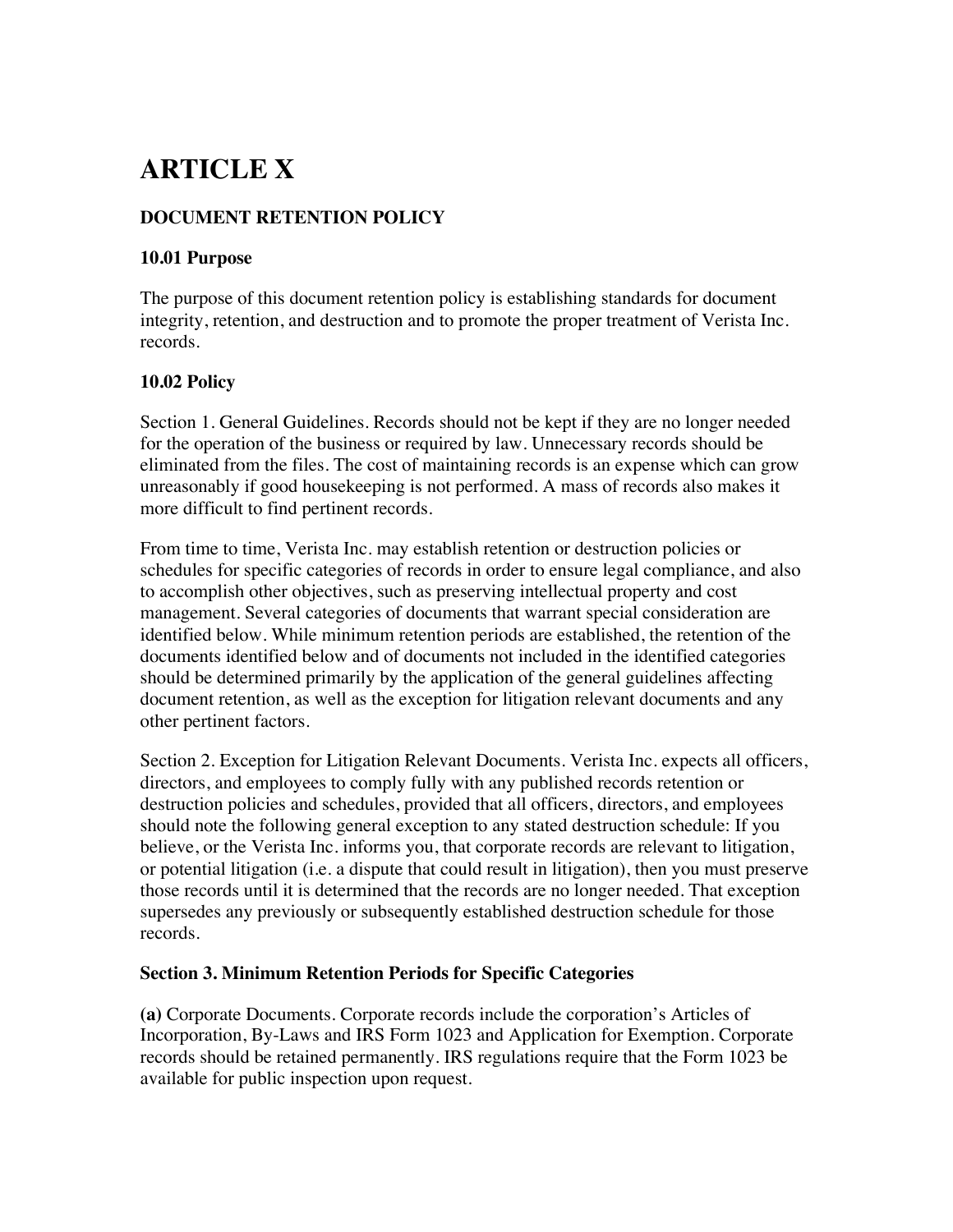**(b)** Tax Records. Tax records include, but may not be limited to, documents concerning payroll, expenses, proof of contributions made by donors, accounting procedures, and other documents concerning the corporation's revenues. Tax records should be retained for at least seven years from the date of filing the applicable return.

**(c)** Employment Records/Personnel Records. State and federal statutes require the corporation to keep certain recruitment, employment and personnel information. The corporation should also keep personnel files that reflect performance reviews and any complaints brought against the corporation or individual employees under applicable state and federal statutes. The corporation should also keep in the employee's personnel file all final memoranda and correspondence reflecting performance reviews and actions taken by or against personnel. Employment applications should be retained for three years. Retirement and pension records should be kept permanently. Other employment and personnel records should be retained for seven years.

**(d)** Board and Board Committee Materials. Meeting minutes should be retained in perpetuity in the corporation's minute book. A clean copy of all other Board and Board Committee materials should be kept for no less than three years by the corporation.

**(e)** Press Releases/Public Filings. The corporation should retain permanent copies of all press releases and publicly filed documents under the theory that the corporation should have its own copy to test the accuracy of any document a member of the public can theoretically produce against the corporation.

**(f)** Legal Files. Legal counsel should be consulted to determine the retention period of particular documents, but legal documents should generally be maintained for a period of ten years.

**(g)** Marketing and Sales Documents. The corporation should keep final copies of marketing and sales documents for the same period of time it keeps other corporate files, generally three years. An exception to the three-year policy may be sales invoices, contracts, leases, licenses, and other legal documentation. These documents should be kept for at least three years beyond the life of the agreement.

**(h)** Development/Intellectual Property and Trade Secrets. Development documents are often subject to intellectual property protection in their final form (e.g., patents and copyrights). The documents detailing the development process are often also of value to the corporation and are protected as a trade secret where the corporation:

**(i)** derives independent economic value from the secrecy of the information; and

**(ii)** has taken affirmative steps to keep the information confidential.

The corporation should keep all documents designated as containing trade secret information for at least the life of the trade secret.

**(i)** Contracts. Final, execution copies of all contracts entered into by the corporation should be retained. The corporation should retain copies of the final contracts for at least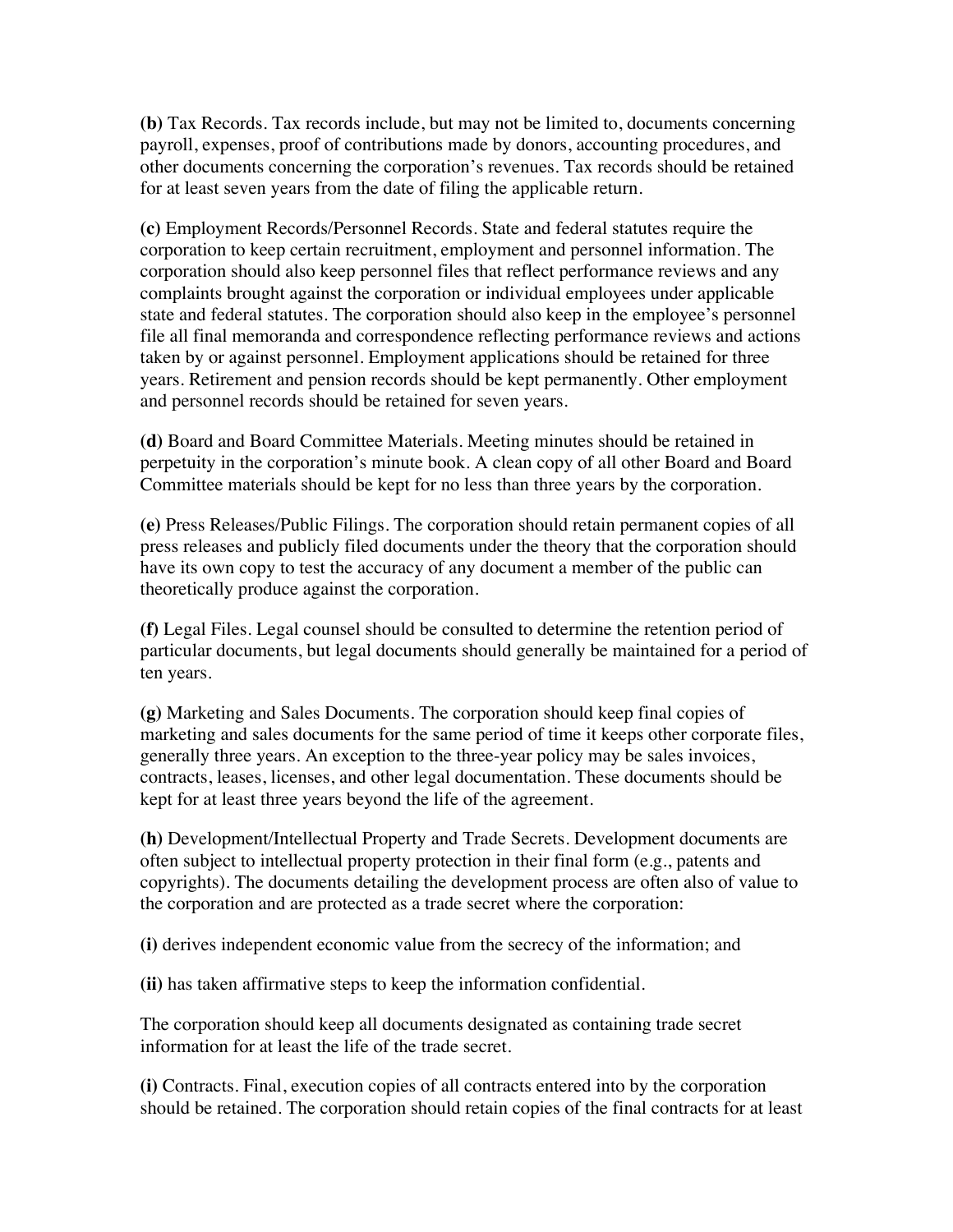three years beyond the life of the agreement, and longer in the case of publicly filed contracts.

**(j)** Correspondence. Unless correspondence falls under another category listed elsewhere in this policy, correspondence should generally be saved for two years.

**(k)** Banking and Accounting. Accounts payable ledgers and schedules should be kept for seven years. Bank reconciliations, bank statements, deposit slips and checks (unless for important payments and purchases) should be kept for three years. Any inventories of products, materials, and supplies and any invoices should be kept for seven years.

**(l)** Insurance. Expired insurance policies, insurance records, accident reports, claims, etc. should be kept permanently.

**(m)** Audit Records. External audit reports should be kept permanently. Internal audit reports should be kept for three years.

## **Section 4. Electronic Mail. E-mail that needs to be saved should be either:**

**(i)** printed in hard copy and kept in the appropriate file; or

**(ii)** downloaded to a computer file and kept electronically or on disk as a separate file. The retention period depends upon the subject matter of the e-mail, as covered elsewhere in this policy.

# **ARTICLE XI**

## **Transparency and Accountability**

## **Disclosure of Financial Information With The General Public**

## **11.01 Purpose**

By making full and accurate information about its mission, activities, finances, and governance publicly available, Verista Inc. practices and encourages transparency and accountability to the general public. This policy will:

(a) indicate which documents and materials produced by the corporation are presumptively open to staff and/or the public

(b) indicate which documents and materials produced by the corporation are presumptively closed to staff and/or the public

(c) specify the procedures whereby the open/closed status of documents and materials can be altered.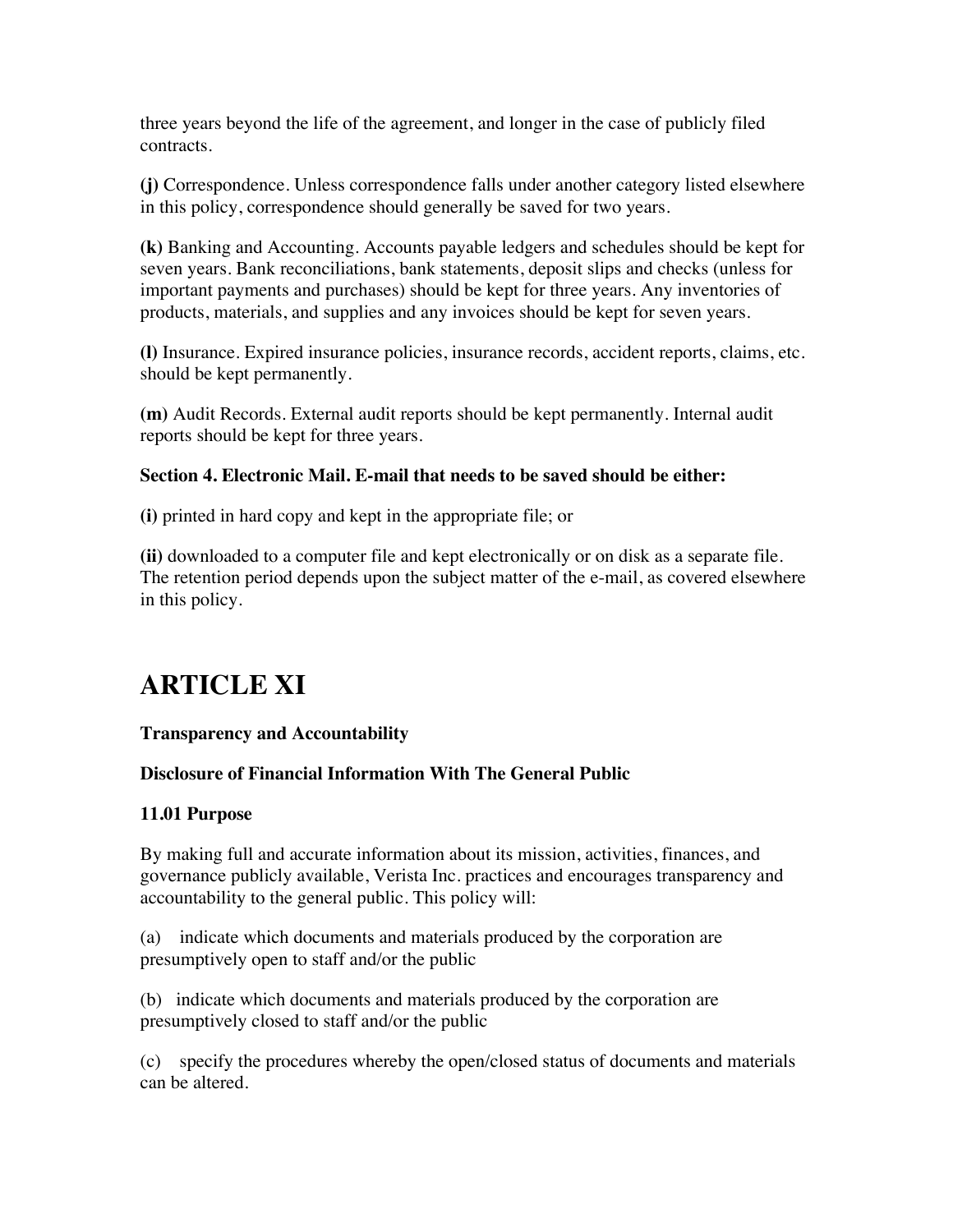The details of this policy are as follow:

#### **11.02 Financial and IRS documents (The form 1023 and the form 990)**

Verista Inc. shall provide its Internal Revenue forms 990, 990-T, 1023 and 5227, bylaws, conflict of interest policy, and financial statements to the general public for inspection free of charge.

#### **11.03 Means and Conditions of Disclosure**

Verista Inc. shall make "Widely Available" the aforementioned documents on its internet website: www.verista.org to be viewed and inspected by the general public.

(a) The documents shall be posted in a format that allows an individual using the Internet to access, download, view and print them in a manner that exactly reproduces the image of the original document filed with the IRS (except information exempt from public disclosure requirements, such as contributor lists).

(b) The website shall clearly inform readers that the document is available and provide instructions for downloading it.

(c) Verista Inc. shall not charge a fee for downloading the information. Documents shall not be posted in a format that would require special computer hardware or software (other than software readily available to the public free of charge).

(d) Verista Inc. shall inform anyone requesting the information where this information can be found, including the web address. This information must be provided immediately for in-person requests and within 7 days for mailed requests.

## **11.04 IRS Annual Information Returns (Form 990)**

Verista Inc. shall submit the Form 990 to its board of directors prior to the filing of the Form 990. While neither the approval of the Form 990 or a review of the 990 is required under Federal law, the corporation's Form 990 shall be submitted to each member of the board of director's via (hard copy or email) at least 10 days before the Form 990 is filed with the IRS.

## **11.05 Board**

(a) All board deliberations shall be open to the public except where the board passes a motion to make any specific portion confidential.

(b) All board minutes shall be open to the public once accepted by the board, except where the board passes a motion to make any specific portion confidential.

(c) All papers and materials considered by the board shall be open to the public following the meeting at which they are considered, except where the board passes a motion to make any specific paper or material confidential.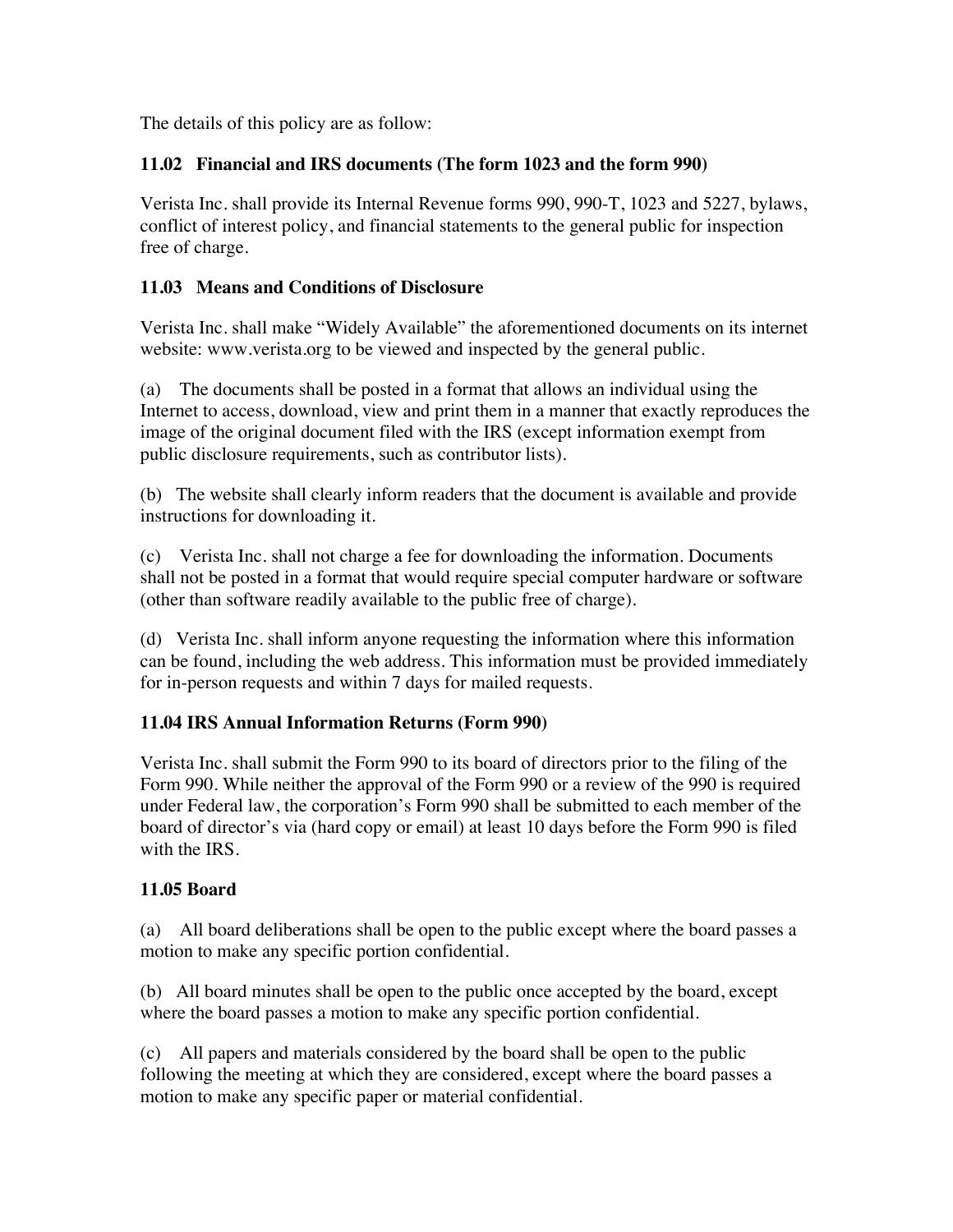#### **11.06 Staff Records**

(a) All staff records shall be available for consultation by the staff member concerned or by their legal representatives.

(b) No staff records shall be made available to any person outside the corporation except the authorized governmental agencies.

(c) Within the corporation, staff records shall be made available only to those persons with managerial or personnel responsibilities for that staff member, except that

(d) Staff records shall be made available to the board when requested.

## **11.07 Donor Records**

(a) All donor records shall be available for consultation by the members and donors concerned or by their legal representatives.

(b) No donor records shall be made available to any other person outside the corporation except the authorized governmental agencies.

(c) Within the corporation, donor records shall be made available only to those persons with managerial or personnel responsibilities for dealing with those donors, except that ;

(d) donor records shall be made available to the board when requested.

# **ARTICLE XII**

## **CODES OF ETHICS AND WHISTLEBLOWER POLICY**

## **12.01 Purpose**

Verista Inc. requires and encourages directors, officers and employees to observe and practice high standards of business and personal ethics in the conduct of their duties and responsibilities. The employees and representatives of the corporation must practice honesty and integrity in fulfilling their responsibilities and comply with all applicable laws and regulations. It is the intent of Verista Inc. to adhere to all laws and regulations that apply to the corporation and the underlying purpose of this policy is to support the corporation's goal of legal compliance. The support of all corporate staff is necessary to achieving compliance with various laws and regulations.

## **12.02 Reporting Violations**

If any director, officer, staff or employee reasonably believes that some policy, practice,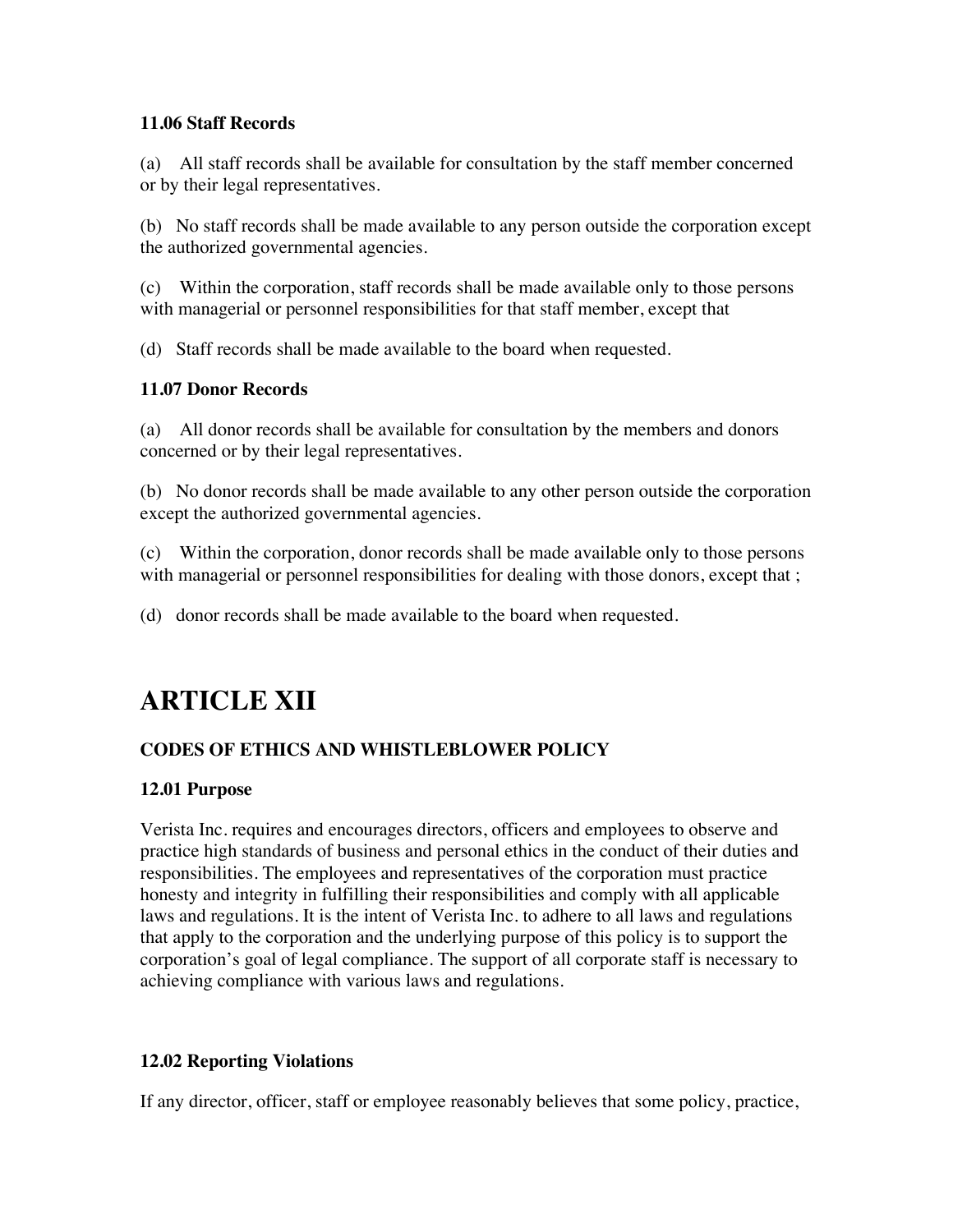or activity of Verista Inc. is in violation of law, a written complaint must be filed by that person with the vice president or the board president.

## **12.03 Acting in Good Faith**

Anyone filing a complaint concerning a violation or suspected violation of the Code must be acting in good faith and have reasonable grounds for believing the information disclosed indicates a violation of the Code. Any allegations that prove not to be substantiated and which prove to have been made maliciously or knowingly to be false shall be viewed as a serious disciplinary offense.

## **12.04 Retaliation**

Said person is protected from retaliation only if she/he brings the alleged unlawful activity, policy, or practice to the attention of Verista Inc. and provides Verista Inc. with a reasonable opportunity to investigate and correct the alleged unlawful activity. The protection described below is only available to individuals that comply with this requirement.

Verista Inc. shall not retaliate against any director, officer, staff or employee who in good faith, has made a protest or raised a complaint against some practice of Verista Inc. or of another individual or entity with whom Verista Inc. has a business relationship, on the basis of a reasonable belief that the practice is in violation of law, or a clear mandate of public policy.

Verista Inc. shall not retaliate against any director, officer, staff or employee who disclose or threaten to disclose to a supervisor or a public body, any activity, policy, or practice of Verista Inc. that the individual reasonably believes is in violation of a law, or a rule, or regulation mandated pursuant to law or is in violation of a clear mandate of public policy concerning the health, safety, welfare, or protection of the environment.

## **12.05 Confidentiality**

Violations or suspected violations may be submitted on a confidential basis by the complainant or may be submitted anonymously. Reports of violations or suspected violations shall be kept confidential to the extent possible, consistent with the need to conduct an adequate investigation.

## **12.06 Handling of Reported Violations**

The board president or vice president shall notify the sender and acknowledge receipt of the reported violation or suspected violation within five business days. All reports shall be promptly investigated by the board and its appointed committee and appropriate corrective action shall be taken if warranted by the investigation.

This policy shall be made available to all directors, officers, staffs or employees and they shall have the opportunity to ask questions about the policy.